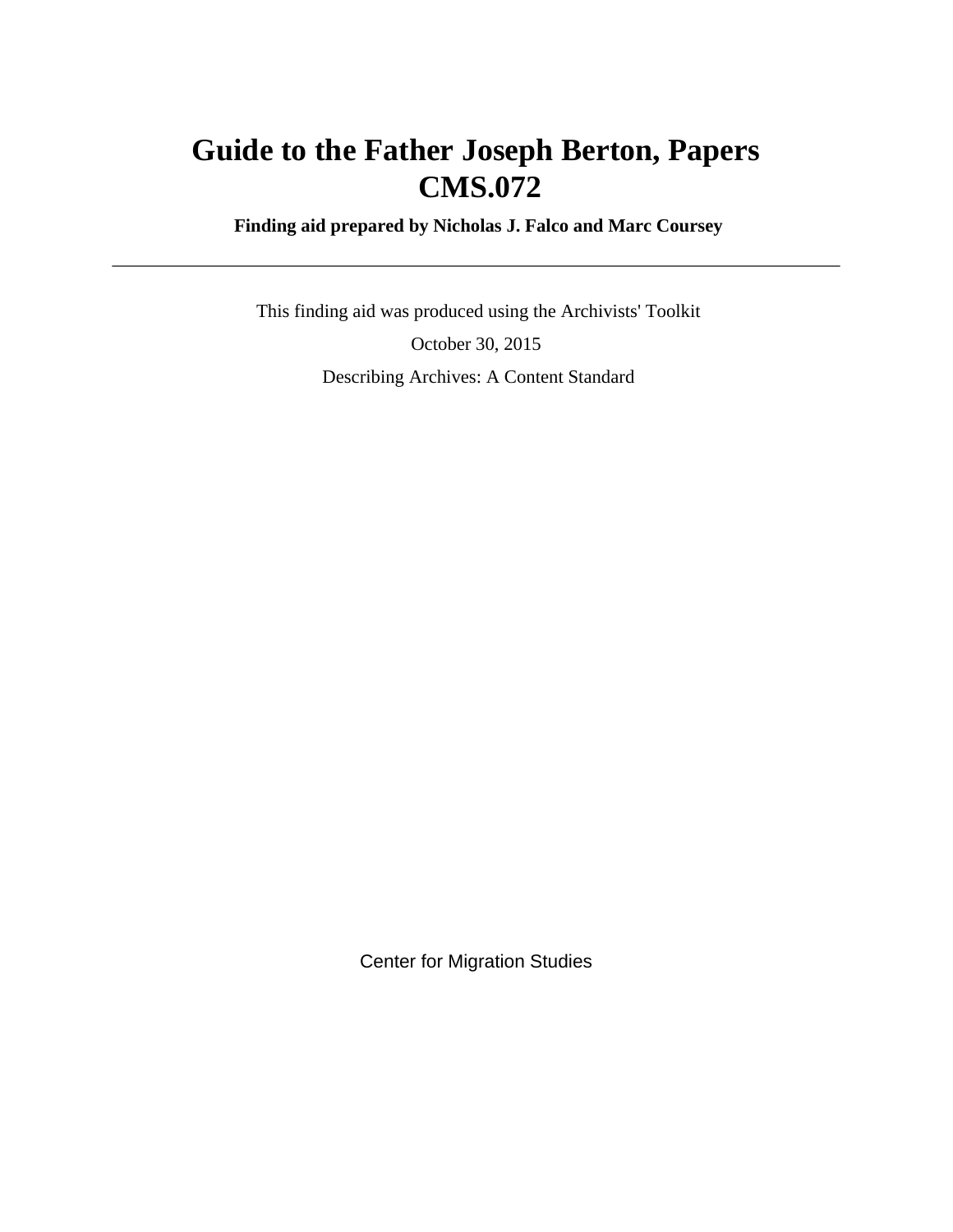# **Table of Contents**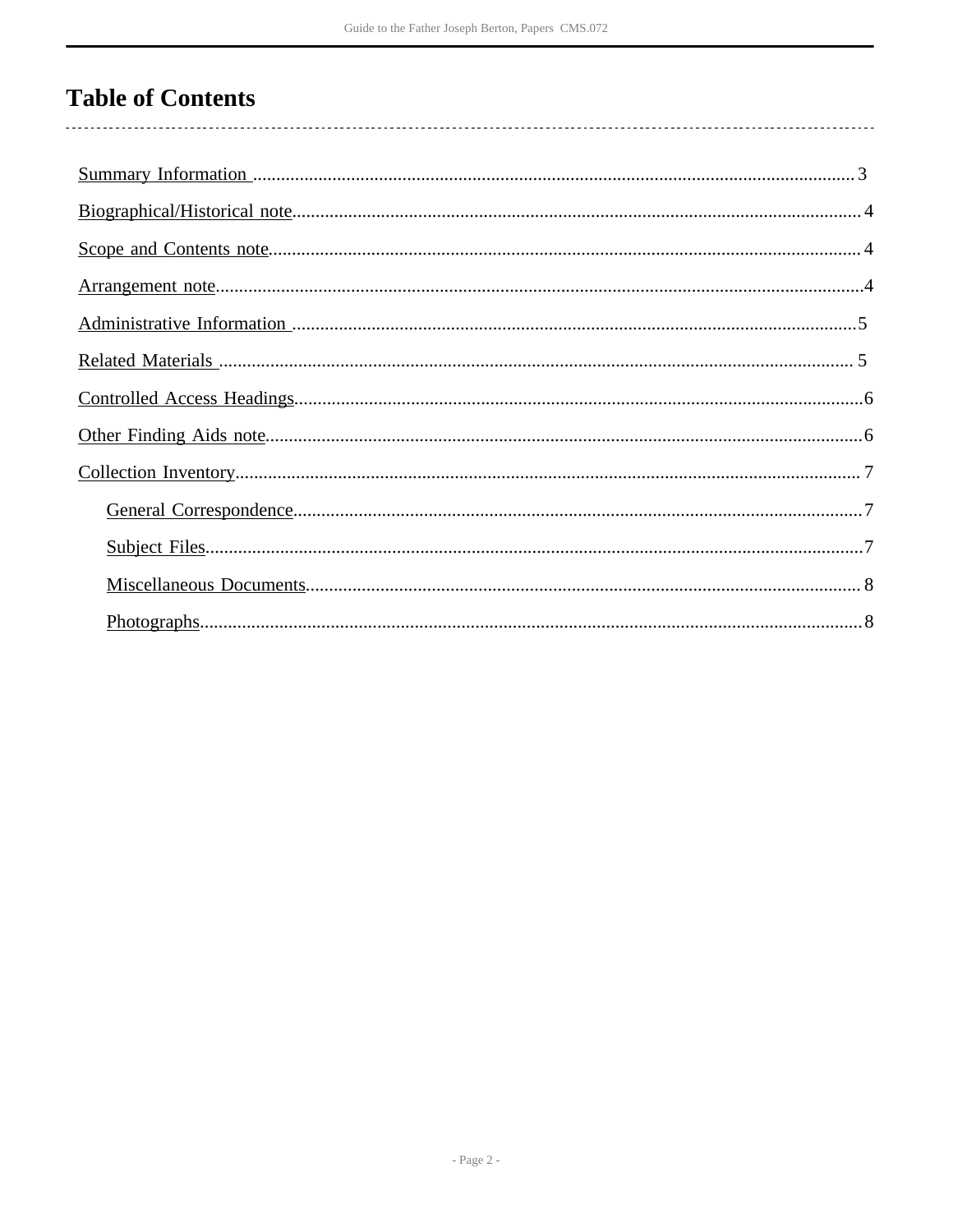# <span id="page-2-0"></span>**Summary Information**

| <b>Repository</b>    | <b>Center for Migration Studies</b>                                                                                                                                                                                                                                                                                                                                                                                                                                                                                                |
|----------------------|------------------------------------------------------------------------------------------------------------------------------------------------------------------------------------------------------------------------------------------------------------------------------------------------------------------------------------------------------------------------------------------------------------------------------------------------------------------------------------------------------------------------------------|
| <b>Creator</b>       | Berton, Joseph, c.s. 1913-1984                                                                                                                                                                                                                                                                                                                                                                                                                                                                                                     |
| <b>Title</b>         | <b>Joseph Berton Papers</b>                                                                                                                                                                                                                                                                                                                                                                                                                                                                                                        |
| Date [inclusive]     | 1931-1984                                                                                                                                                                                                                                                                                                                                                                                                                                                                                                                          |
| <b>Extent</b>        | 1.0 Linear feet                                                                                                                                                                                                                                                                                                                                                                                                                                                                                                                    |
| <b>Location note</b> | Since 2012, CMS.072 has been housed at the Provincial House of the<br>Province of Saint Charles of the Society of Saint Charles-Scalabrinians, 27<br>Carmine Street, New York, New York 10014.                                                                                                                                                                                                                                                                                                                                     |
| Language             | English                                                                                                                                                                                                                                                                                                                                                                                                                                                                                                                            |
| <b>Abstract</b>      | CMS.072 documents the pastoral career of Father Joseph Berton, c.s.<br>Born in 1913 and ordained in 1936 Father Berton was a member of the<br>Society of Saint Charles-Scalabrinians, an order founded to minister to<br>migrants. He served in a number of Roman Catholic parishes in New<br>York, New England and Ontario, Canada. Upon his death in 1984 he left<br>behind correspondence, including a collection of postcards, miscellaneous<br>personal documents and wealth of photographs documenting his life and<br>work. |

### **Preferred Citation note**

Center for Migration Studies of New York; Jospeh Berton Papers (072); Box; Folder.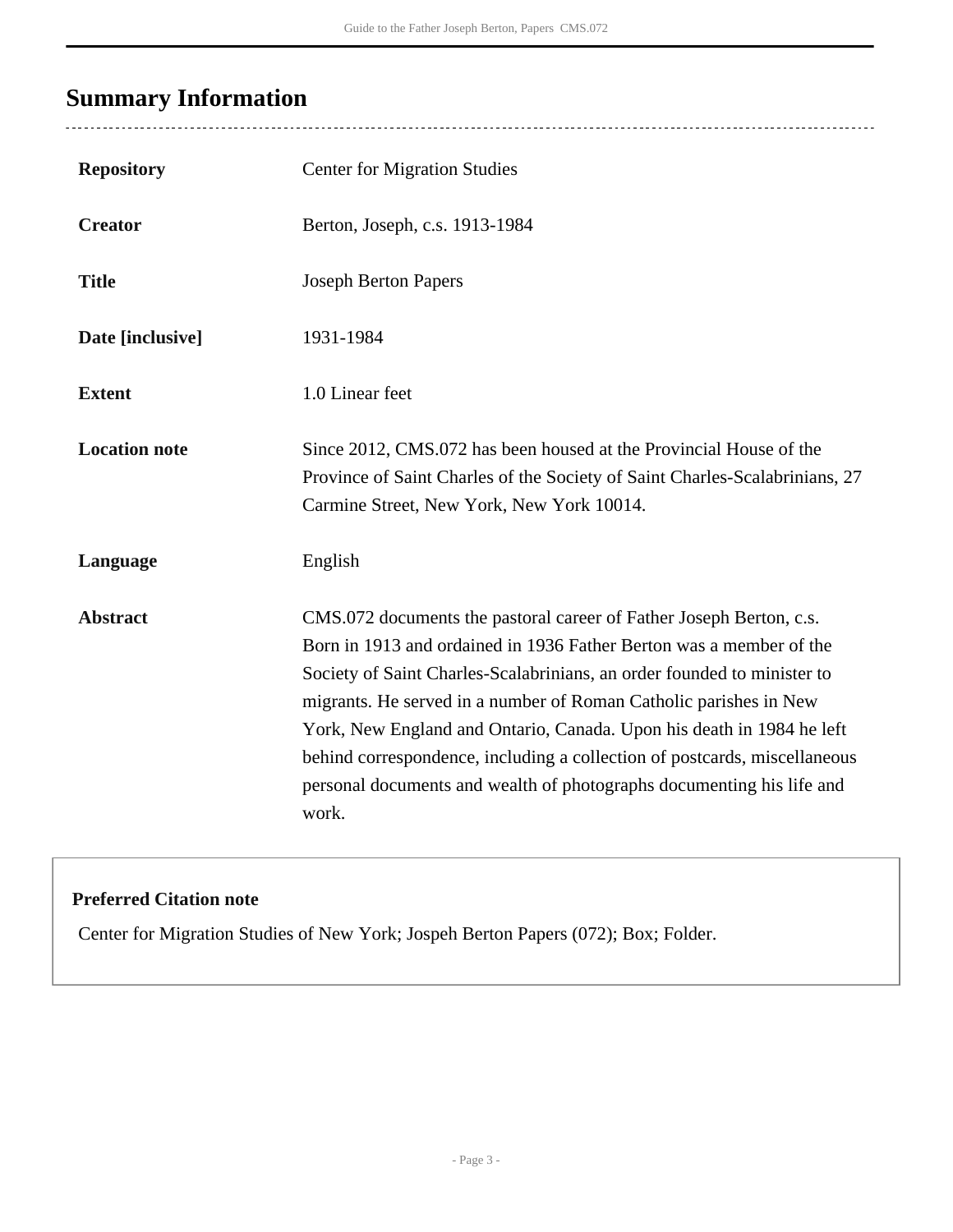## <span id="page-3-0"></span>**Biographical/Historical note**

Father Joseph Berton was born 18 September 1913 in Crespano del Grappa near Venice, Italy. He entered the Society of Saint Charles-Scalabrinians in his home town and was ordained in 1936. He immediately departed for the mission field, and spent the rest of his life in parishes in upstate New York, New England, and in Ontario, Canada. He died 16 May 1984.

## <span id="page-3-1"></span>**Scope and Contents note**

Father Joseph Berton was a Roman Catholic priest and a member of the Society of Saint Charles-Scalabrinians (called the Pious Society of Saint Charles during part of his life), a congregation of male religious founded in 1887 to minister to migrants in transit and in their new homes. Father Berton was a migrant himself, having been born in Crespano del Grappa; one of the appeals of the Scalabrinian priests may have been that their seminary was in Berton's home town. Upon graduation from seminary and ordination in 1936, Father Berton migrated to the United States and his first assignment, the Church of Saint Mary of Mount Carmel, Utica, New York. Over the years he also served in parishes in New England and in Ontario, Canada.

During his career Father Berton amassed a small collection of personal files, which were found among his effects at the time of his death in 1984, and which make up this colletion. Father Berton divided his papers into two groups, one kept chronologically and one kept by subject. The subject files document Father Berton's participation n the governance of the Scalabrinians' Saint Charles Province, the one to which he belonged, and thus shed light on the internal workings of the community as well as on the daily work of pastoral care. The record of Father Berton's pastoral experience is augmented by a series of personal documents such as the granting of faculties, or the ability to act as a priest in a particular diocese of archdiocese.

Father Berton also maintained a collectin of photographs. Some of them were personal, depicting his family, friends and classmates. Others documents activities such as a trip to Italy. Still others provide a window into pastoral activities such as the running of a parish nursery or celebrations of parish milestones.

## <span id="page-3-2"></span>**Arrangement note**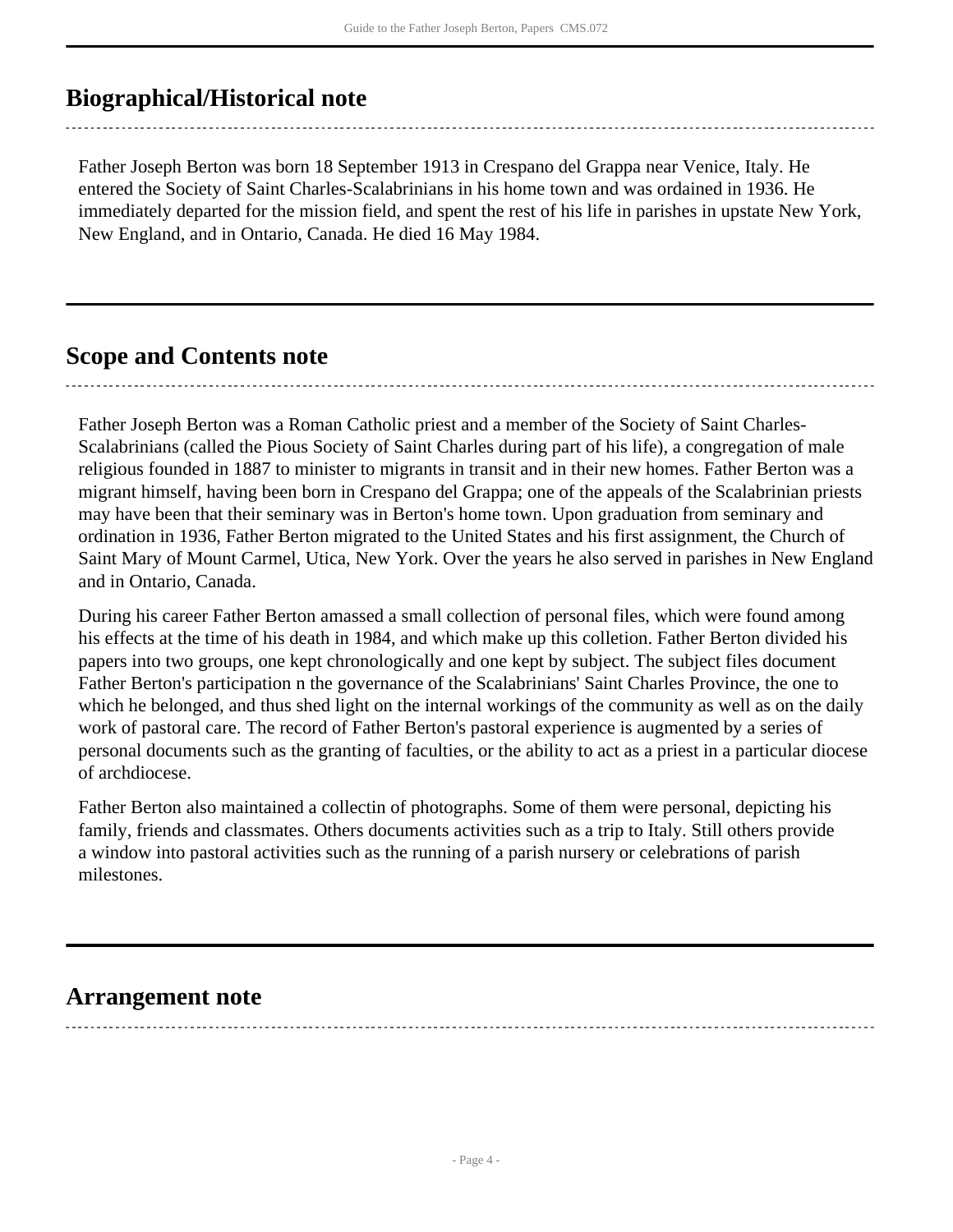CMS 072 is arranged into four folders, as follows:

- 1) General Correspondence
- 2) Subject Files
- 3) Miscellaneous Documents
- 4) Photographs

## <span id="page-4-0"></span>**Administrative Information**

#### **Publication Information**

Center for Migration Studies

#### **Conditions Governing Access note**

Open to researchers by appointment.

#### **Conditions Governing Use note**

Copyright is owned by the Center for Migration Studies. Permission to publish materials must be requested before use.

#### **Processing Information note**

In 2015, this collection was entered into the Archivists' Toolkit in compliance with DACS and folder descriptions were simplified from the original print finding aid. (The original finding aid is available in print upon request). Folder titles in the container list online may vary from the the physical folder titles.

## <span id="page-4-1"></span>**Related Materials**

#### **Related Archival Materials note**

CMS.042, Church of Saint Tarcisius, Framingham, Massachusetts CMS.054, Church of Saint Anthony of Padua, Fredonia, New York CMS.058, Canadian Church (Saint Catherine of Siena, Mississauga CMS.061, Church of Saint Mary of Mount Carmel, Utica, New York, Records CMS.078, Provincial Records, Province of Saint Charles-Scalabrinians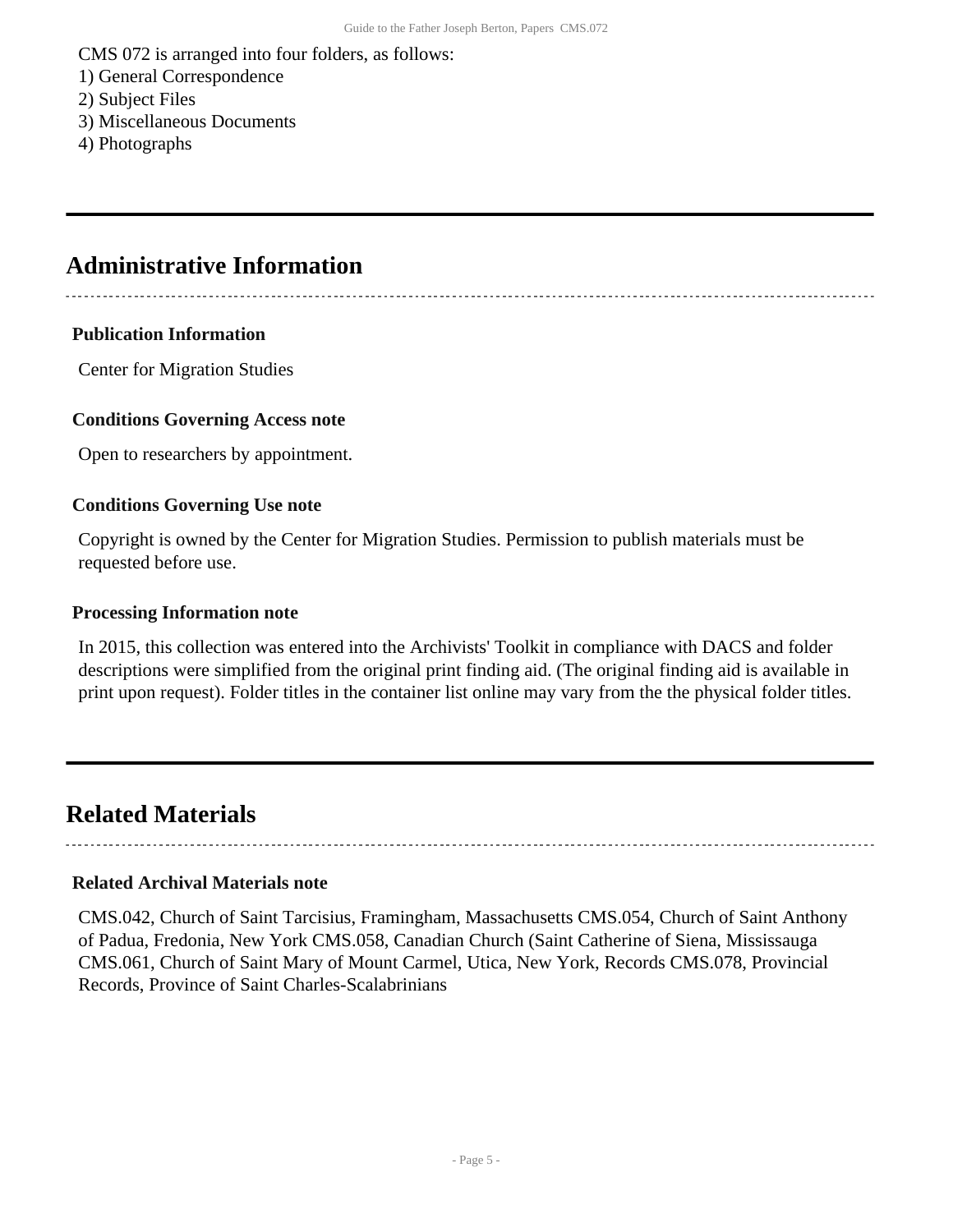## <span id="page-5-0"></span>**Controlled Access Headings**

**Geographic Name(s)**

- Framingham (Mass.)
- Fredonia (N.Y.)
- Utica (N.Y.)

**Subject(s)**

 $\mathbb{R}$ 

- Nursery schools
- Priests |z United States.

## <span id="page-5-1"></span>**Other Finding Aids note**

The original inventory is available in print upon request.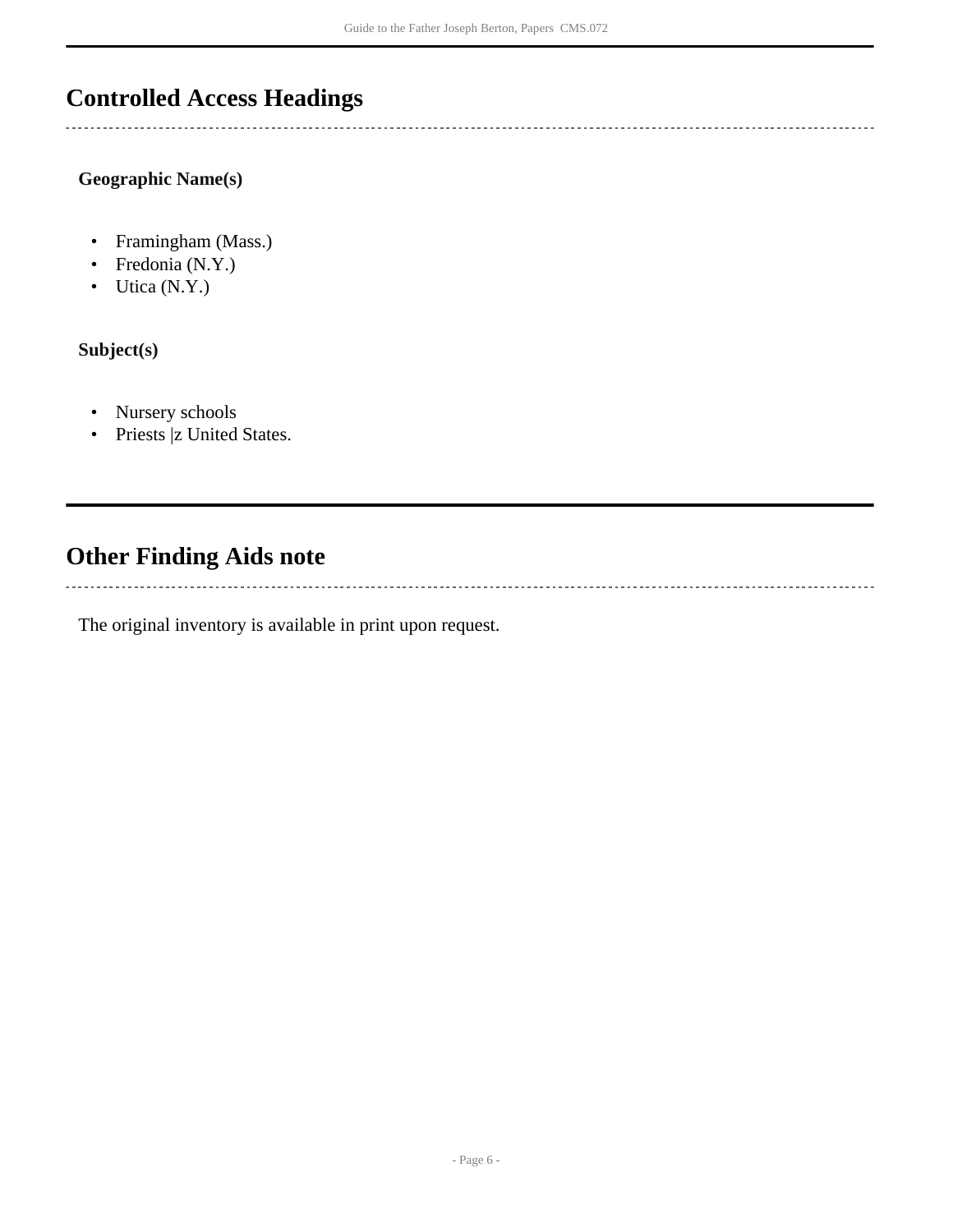Г

# <span id="page-6-0"></span>**Collection Inventory**

<span id="page-6-1"></span>

| <b>General Correspondence 1976-1982</b> |
|-----------------------------------------|
| 1942-1959                               |
| 1973                                    |
| 1974                                    |
| 1976                                    |
| 1977                                    |
| 1978                                    |
| 1982                                    |
| Post Cards 1959-1964, 1971              |
| <b>Subject Files 1952</b>               |
| Early Priesthood 1931-1936              |

<span id="page-6-2"></span>Poetry 1952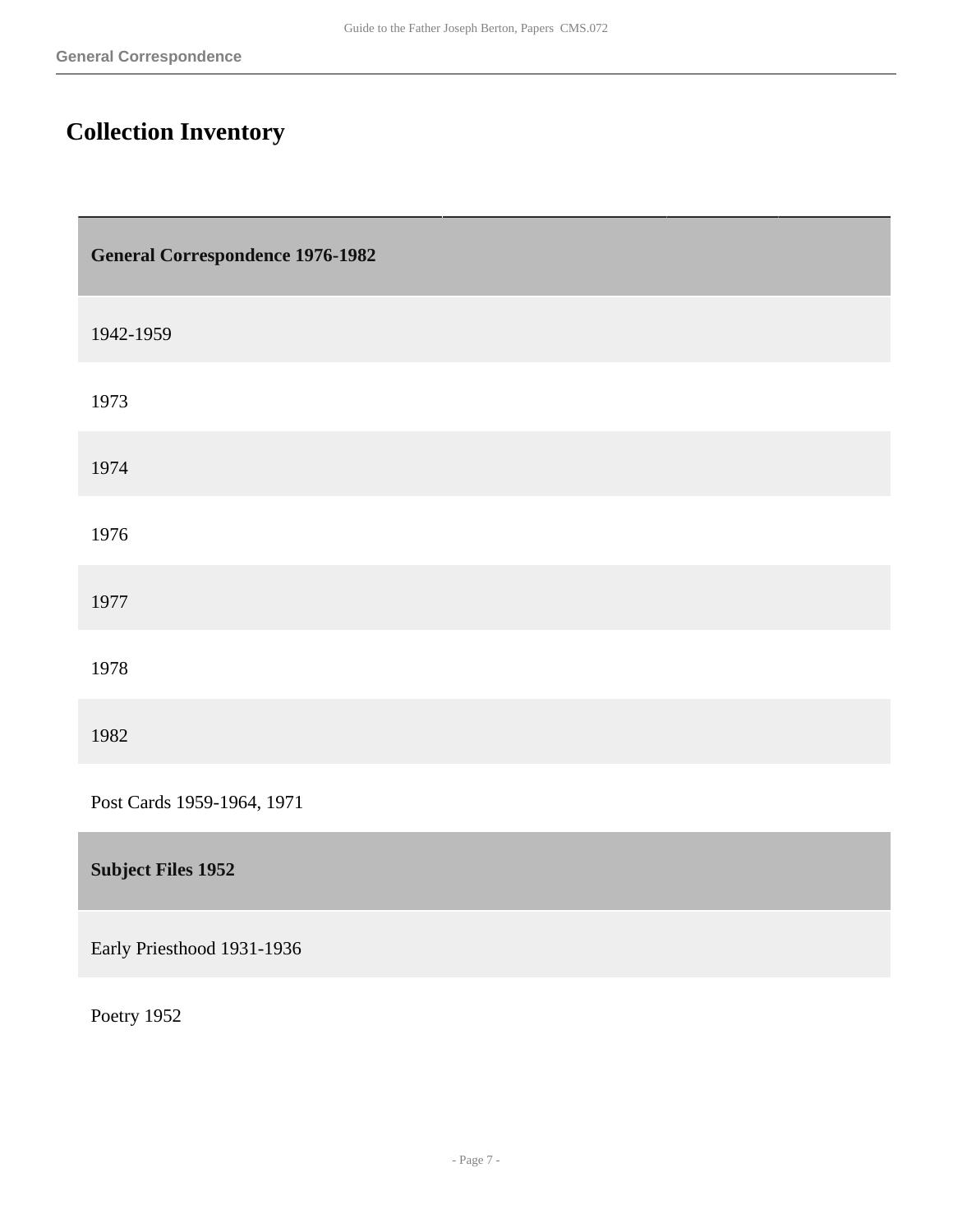Silver Jubilee Celebration 1961

Relinquishing Control of the Church of Saint Anthony 1975

Visit of Superior General 1979

Sale of Saint Charles Seminary 1979

Provincial Directory 1981

<span id="page-7-0"></span>**Miscellaneous Documents 1961-1981** 

Certificates of Religious Faculties 1936, 1950

Passports 1933-1972

Guests Registers 1973

Pamphlets and Publications 1971

Miscellaneous 1940-1983

#### <span id="page-7-1"></span>**Photographs 1910-1970**

Father Berton and Family and Friends-Early Years 1930s